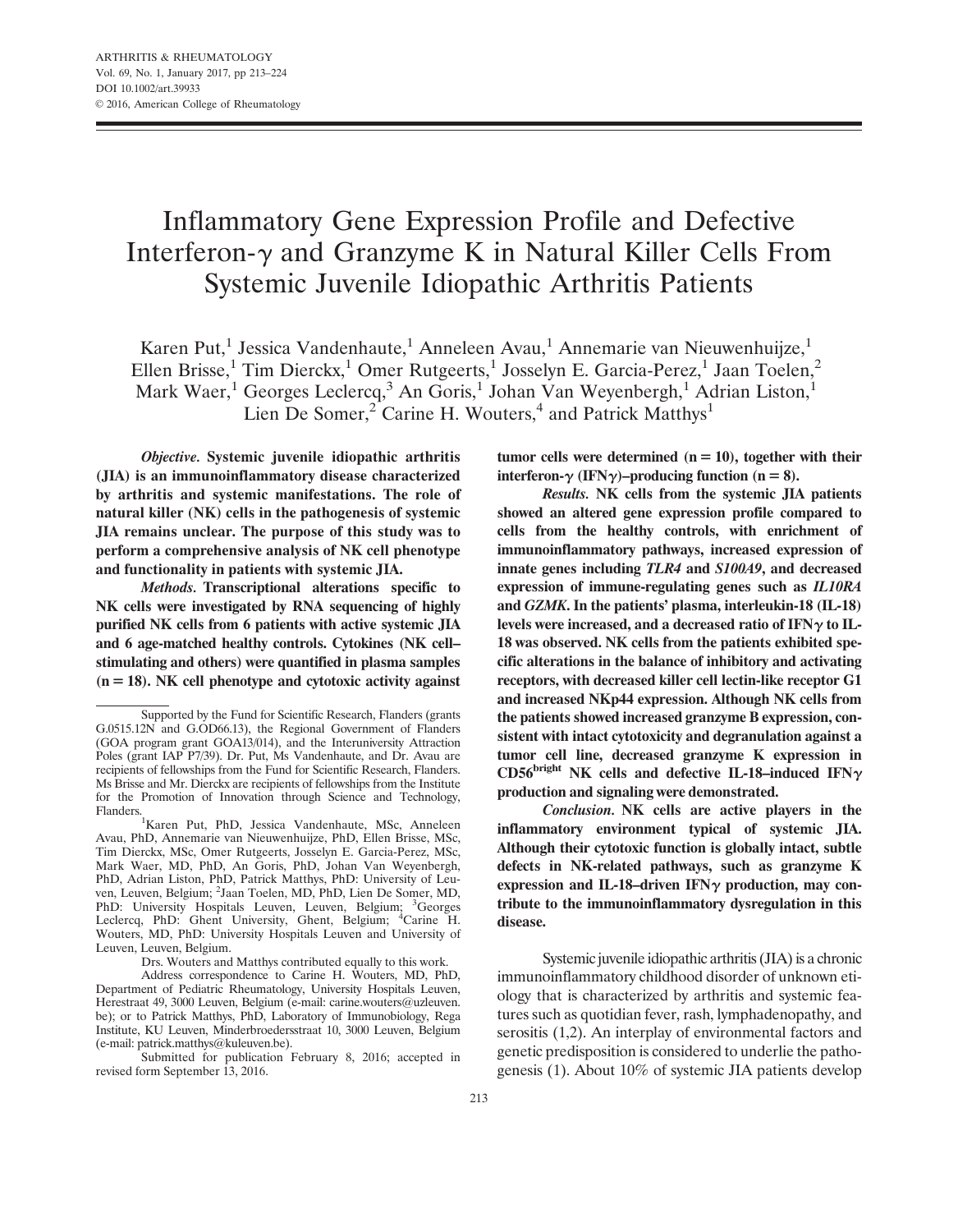macrophage activation syndrome (MAS), a potentially fatal hyperinflammatory syndrome classified as secondary hemophagocytic lymphohistiocytosis (HLH) (3), and a further 50% of systemic JIA patients present with a subclinical form of MAS (4). MAS is characterized by excessive activation of T cells and macrophages, which may be linked to defective cytotoxicity of  $CD8+T$  cells and natural killer (NK) cells (5). NK cells kill infected, transformed, or stressed cells by the release of cytotoxic molecules such as perforin and granzymes. In addition, NK cells produce cytokines, thereby modulating other cells of the immune system. The activity of NK cells is defined by a balance of signals from activating and inhibitory receptors and by activating cytokines such as interleukin-2 (IL-2), IL-12, IL-15, and IL-18 (6). Although some studies found normal NK cell numbers in systemic JIA patients, others demonstrated decreased NK numbers or defective NK function (7–10), supporting the hypothesis that dysfunctional NK cells are involved in the pathogenesis of systemic JIA and may account for its association with MAS (8,11).

Systemic JIA differs from other JIA subtypes in that it lacks involvement of autoreactive T cells or autoantibodies. Together with a prominent innate immune activation, this has led to the classification of systemic JIA as an autoinflammatory disease (1). The contribution of the innate immune system is further exemplified by the role of innate cytokines, including IL-1 $\beta$ , IL-6, and IL-18 (12–17). In contrast with the proinflammatory environment, levels of interferon- $\gamma$  (IFN $\gamma$ ) are barely increased (8,15), which is intriguing given the high levels of IL-18, a strong IFN $\gamma$ -inducing factor in NK cells (18). Of note, low expression of IFN $\gamma$  is consistent with our recently described mouse model of systemic JIA, in which IFN $\gamma$ -deficient mice challenged with Freund's complete adjuvant developed clinical and pathologic features of systemic JIA. In addition, these mice had defective NK cytotoxicity (19).

Driven by the hypothesis that dysfunctional NK cells may underlie the pathogenesis of systemic JIA, we performed an in-depth analysis of NK cells from patients with active systemic JIA. We also performed RNA sequencing of highly purified NK cells from systemic JIA patients and age-matched healthy controls. Furthermore, we examined NK-activating cytokines in plasma, the expression of activating and inhibitory receptors and cytotoxic molecules by NK cells, their cytolytic activity against a tumor cell line, and their capacity to produce IFN $\gamma$  in response to IL-18. We found that NK cells from the systemic JIA patients displayed a characteristic inflammatory gene expression, but an overall normal phenotype and globally intact cytotoxic function. However, these NK cells manifested decreased granzyme K expression and defective IL-18– driven IFN $\gamma$  production, which may contribute to the pathogenesis of the disease.

# PATIENTS AND METHODS

Patients and sampling. A total of 19 patients with systemic JIA and 20 age-matched healthy control subjects were recruited from the University Hospitals Leuven. All subjects gave their informed consent, and the study was conducted in accordance with the Declaration of Helsinki. The study was approved by the Institutional Review Board of the University Hospitals Leuven. All patients met the International League of Associations for Rheumatology criteria for the classification of JIA (20), and all patients had active disease at the time of sampling. Supplementary Table 1 (available on the *Arthritis & Rheumatology* web site at <http://onlinelibrary.wiley.com/doi/10.1002/art.39933/abstract>) summarizes the demographic data, clinical characteristics, laboratory values, and treatment at the time of sampling. Four patients were receiving corticosteroid treatment, with a median dosage of 0.6 mg/kg/day (range 0.3–2 mg/kg/day). One patient was sampled prior to starting a new course of IL-1 $\beta$  antagonist (canakinumab). We examined the data from the treated patients in detail and found no diverging results when compared to patients without concurrent treatments. Two of the study patients presented with the first symptoms of an emerging MAS episode.

Plasma was separated from EDTA-anticoagulated blood samples (10 ml) and stored at  $-80^{\circ}$ C. Peripheral blood mononuclear cells (PBMCs;  $15-30 \times 10^6$ ) were isolated using Lymphoprep (Axis-Shield), frozen in liquid nitrogen using a freezing medium of 10% DMSO (Sigma-Aldrich) and 90% fetal bovine serum (FBS; Lonza BioWhittaker), and thawed prior to analysis.

**PBMC cultures.** We cultured PBMCs  $(1.5 \times 10^6)$  in RPMI 1640 medium containing 10% FBS and stimulated them with recombinant human IL-18 (100 ng/ml; MBL International) in the presence or absence of recombinant human IL-12 (2 ng/ ml; PeproTech) or with phorbol 12-myristate 13-acetate (PMA; 50 ng/ml) and ionomycin (500 ng/ml) (both Sigma-Aldrich). Phosphorylation staining was performed after 15 minutes. Intracellular IFN $\gamma$  was detected after 18 hours, with GolgiStop (BD Biosciences) added for the last 4 hours. IFN $\gamma$  production in cell culture supernatants was measured after 48 hours.

Flow cytometry. PBMCs  $(0.3 \times 10^6)$  were incubated with Fc receptor–blocking reagent (Miltenyi Biotec) followed by staining for surface markers (Supplementary Table 2, available at<http://onlinelibrary.wiley.com/doi/10.1002/art.39933/abstract>). Intracellular staining was performed using a Cytofix/Cytoperm kit (BD Biosciences). Phosphorylation staining  $(2 \times 10^6$ PBMCs) was performed according to the Phosflow protocol (BD Biosciences). Cell sorting was performed on a FACSAria III instrument. A representative gating strategy is depicted in Supplementary Figure 1 (available at [http://onlinelibrary.wiley.](http://onlinelibrary.wiley.com/doi/10.1002/art.39933/abstract) [com/doi/10.1002/art.39933/abstract](http://onlinelibrary.wiley.com/doi/10.1002/art.39933/abstract)).

RNA sequencing. The number and purity of NK cells (median purity 99%) used in the RNA sequencing are shown in Supplementary Table 3 (available at [http://onlinelibrary.wiley.](http://onlinelibrary.wiley.com/doi/10.1002/art.39933/abstract) [com/doi/10.1002/art.39933/abstract](http://onlinelibrary.wiley.com/doi/10.1002/art.39933/abstract)). RNA was extracted from purified NK cells using a Qiagen RNeasy Micro kit, and RNA integrity and quantity were checked with an Agilent Bioanalyzer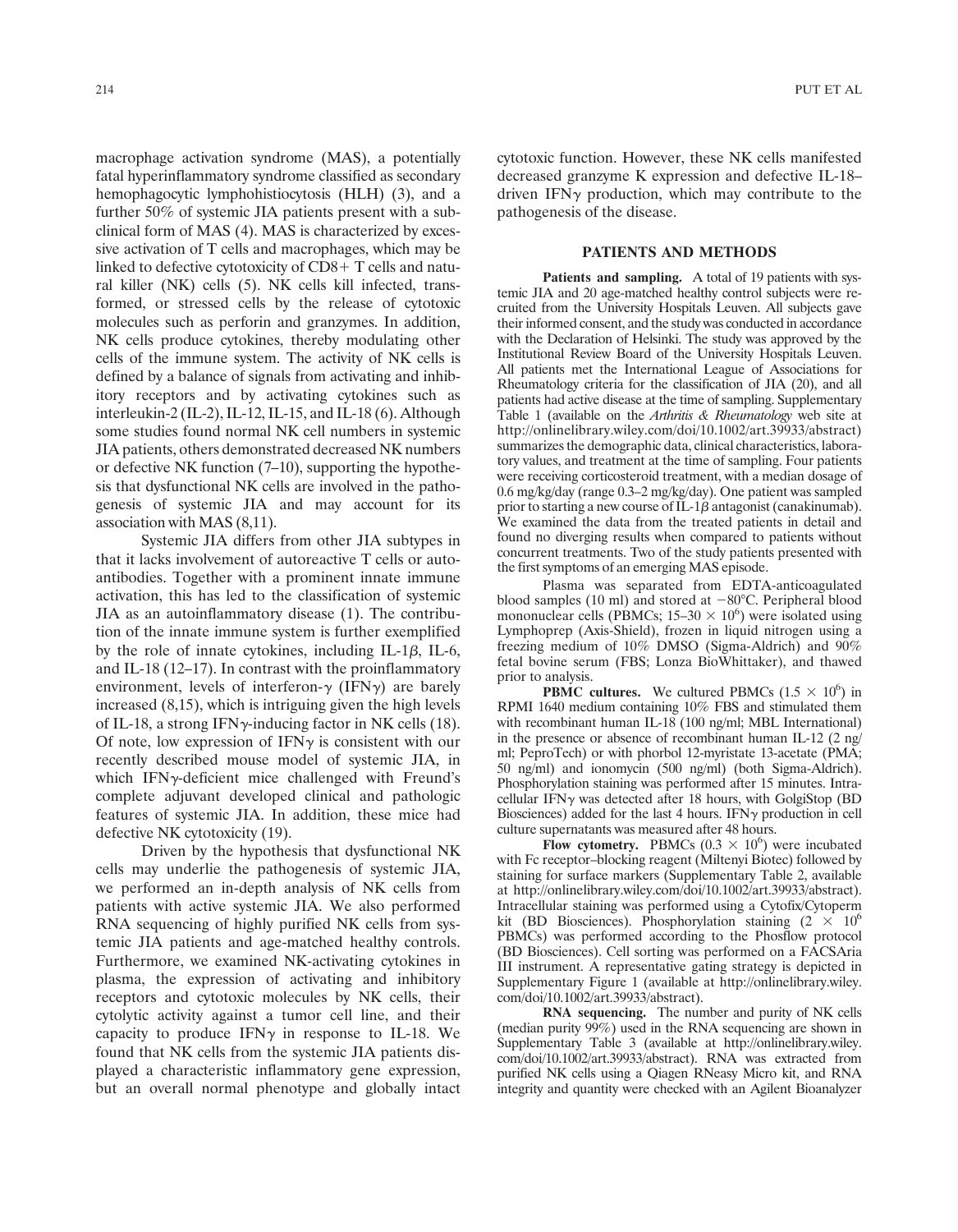

Figure 1. Natural killer (NK) cell–specific alteration of gene expression in patients with systemic juvenile idiopathic arthritis (JIA). Gene expression was analyzed by RNA sequencing of NK cells from 6 patients with active systemic JIA (P1–P6) and 6 age-matched healthy control subjects (C1–C6) isolated by fluorescence-activated cell sorting. A, Principal components analysis of RNA sequencing data from systemic JIA and control NK cells. B, Potential upstream regulators of NK gene expression, as determined using IPA software, with activation Z scores of  $>$ |1.5| and overlap P values of  $\leq 10^{-5}$ . C, Heatmap showing the log<sub>2</sub> relative fragments per kilobase million (FPKM) of each differentially expressed NK cell–specific gene in each sample versus the mean FPKM in the controls (FPKMctr). Genes and samples were clustered using a complete linkage algorithm, with  $(1 - Spearman's correlation)/2$  as the measure of dissimilarity. var. = variance.

with an RNA 6000 Pico LabChip kit. Whole-transcriptome analysis with next-generation RNA sequencing, preparative techniques, and statistical comparison (21) were performed by the VIB

Nucleomics Core at KU Leuven [\(www.nucleomics.be\)](http://www.nucleomics.be). Detailed methods are given in the Supplementary Methods (available at <http://onlinelibrary.wiley.com/doi/10.1002/art.39933/abstract>).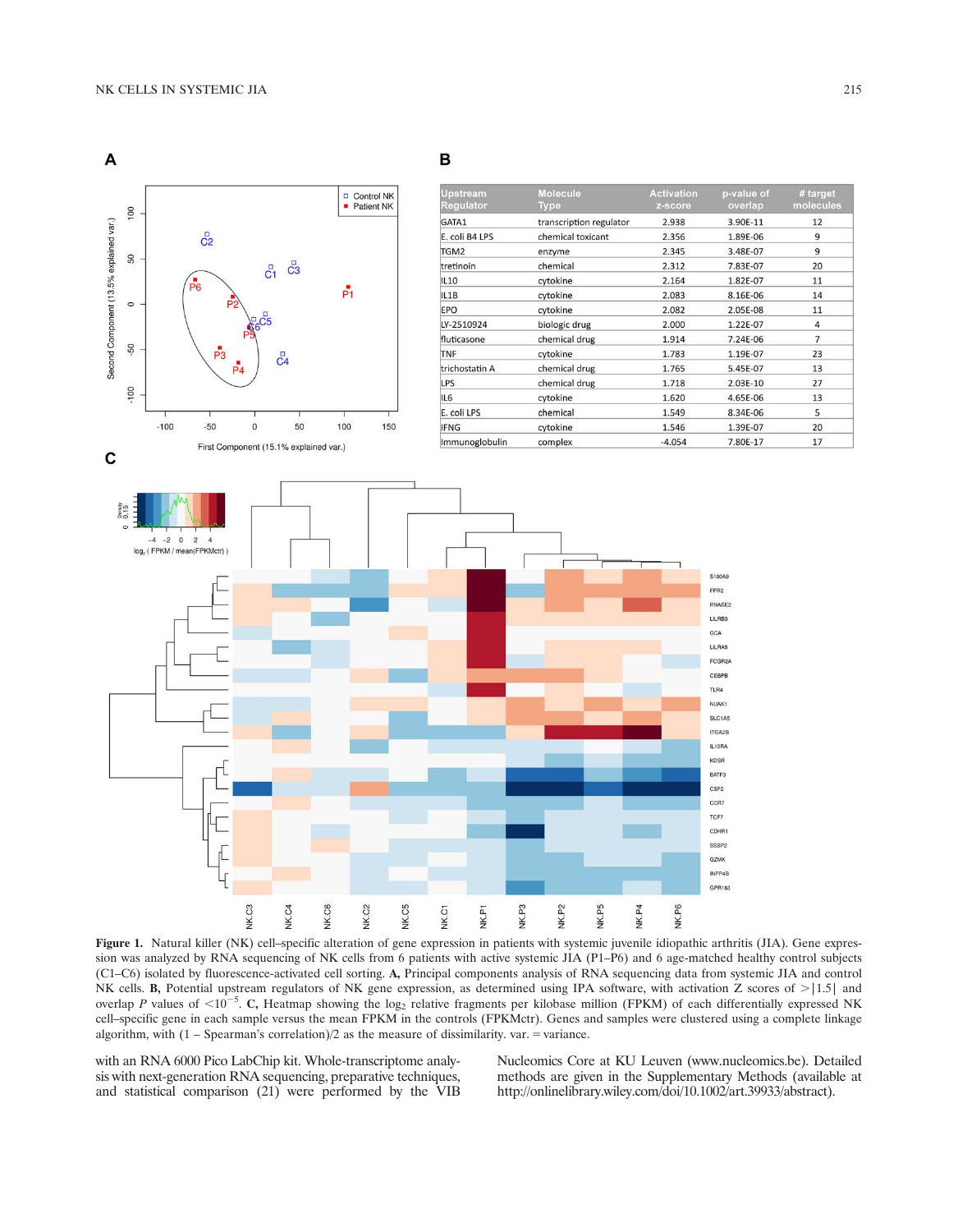Cytokine measurements. A multiplex assay from Meso Scale Discovery was used to detect the following cytokines in plasma: IFN $\gamma$ , IL-1 $\beta$ , IL-2, IL-6, IL-10, IL-12p70, tumor necrosis factor (TNF) (Proinflammatory Panel 1), IL-15 (Cytokine Panel 1), and IL-18. IFN $\gamma$  was quantified in culture supernatants using a DuoSet enzyme-linked immunosorbent assay (R&D Systems).

NK cell assays. NK cytotoxicity was measured in a 51Cr release assay. PBMCs were thawed and cultured with the NK-sensitive human K562 leukemia cell line (ATCC) that lacks expression of major histocompatibility complex class I.<sup>51</sup>Crlabeled K562 cells were cultured for 4 hours with PBMCs (2.5  $\times$ 106 /ml) at a 50:1 effector:target cell (E:T) ratio, and the release of 51Cr was measured. Spontaneous and maximal release was determined by incubation of labeled target cells with medium or saponin (Merck), respectively. Specific lysis was calculated as follows: (experimental release – spontaneous release)/(maximal release – spontaneous release)  $\times 100$ . The degranulation capacity of NK cells was measured by the induction of CD107a surface expression after a 2-hour incubation of PBMCs  $(1 \times 10^6/\text{ml})$ with K562 cells (E:T ratio 1:1). Perforin and granzyme expression was analyzed ex vivo by intracellular flow cytometry. For intracellular expression of IFN $\gamma$  in NK cells by flow cytometry, PBMCs ( $1 \times 10^6$ /ml) were cultured for 6 hours in the presence of K562 cells (E:T ratio 1:1), with the addition of BD GolgiStop (1:150 dilution) and GolgiPlug (1:100 dilution) (both from BD Biosciences) for the final 5 hours.

Statistical analysis. Statistical analysis was performed using GraphPad Prism  $6$  software. Mann-Whitney  $\dot{U}$  test was used for comparisons of 2 groups, and for multiple comparisons, Kruskal-Wallis test was performed with Dunn's post hoc test. P values less than 0.05 were considered statistically significant.

## RESULTS

Influence of the inflammatory environment on gene expression in NK cells from systemic JIA patients. To dissect the involvement of NK cells in the pathogenesis of systemic JIA, an in-depth analysis of NK gene expression by RNA sequencing was performed on purified NK cells from 6 patients with active systemic JIA and 6 age-matched healthy controls. The purity of the NK cell transcriptome was confirmed using Cell Type Enrichment software (22), which demonstrated highest enrichment of NK cell–specific genes (Supplementary Figure 2A, available at [http://onlinelibrary.wiley.com/doi/10.1002/](http://onlinelibrary.wiley.com/doi/10.1002/art.39933/abstract) [art.39933/abstract](http://onlinelibrary.wiley.com/doi/10.1002/art.39933/abstract)). Using principal components analysis, NK cell data from 5 of the 6 systemic JIA patients clustered together (Figure 1A). Comparable symptoms and treatment were noted in the outlier patient, and therefore, all patients were included in further analyses. Statistical analysis of the transcriptome revealed 107 differentially expressed genes; 71 of them were up-regulated and 36 were down-regulated in NK cells from the patients. A comprehensive list of differentially expressed genes is shown in Supplementary Table 4 (available at [http://](http://onlinelibrary.wiley.com/doi/10.1002/art.39933/abstract) [onlinelibrary.wiley.com/doi/10.1002/art.39933/abstract](http://onlinelibrary.wiley.com/doi/10.1002/art.39933/abstract)).

In order to make an unbiased analysis of the differentially expressed genes, we performed Ingenuity

Pathway Analysis (IPA). Categories with the highest enrichment comprised genes related to cell-to-cell signaling and interaction, cellular function and maintenance, cellular movement, hematologic system development and function, immune cell trafficking, and inflammatory response, compatible with modification of key immunologic pathways (Supplementary Table 5, available at [http://](http://onlinelibrary.wiley.com/doi/10.1002/art.39933/abstract) [onlinelibrary.wiley.com/doi/10.1002/art.39933/abstract\)](http://onlinelibrary.wiley.com/doi/10.1002/art.39933/abstract). Among key immunoinflammatory genes, NK cells from systemic JIA patients demonstrated increased expression of S100A8, S100A9, and S100A12, different leukocyte immunoglobulin-like receptors (LILRA3, LILRA5, and LILRB3), formyl peptide receptors (FPR1 and FPR2), IFNGR2, TLR4, NLRP12, and displayed decreased expression levels of CSF2, CCR7, IL10RA, and GZMK (Supplementary Table 4). Analysis of transcription pathways identified components within the inflammatory environment, such as IL-10, IL-1 $\beta$ , IFN $\gamma$ , TNF, and IL-6, as potential upstream mediators of the observed changes in the NK cell transcription profile (Z scores > $|1.5|$ ,  $P < 10^{-5}$ ) (Figure 1B). Of note, NKactivating IL-18 was not identified as a major upstream regulator in the NK gene signature of patients with systemic JIA (Z score =  $-0.80$ ,  $P = 1.7 \times 10^{-3}$ ).

In contrast to what we expected to see in highly purified NK cells, we found evidence of genes that are normally expressed by erythrocytes (e.g., HBB [see Supplementary Table 4]). Spearman's correlation analysis of highly expressed cell-specific erythrocyte genes revealed clustering of systemic JIA patients, indicating a potential erythrocyte contamination (Supplementary Figure 2B). A similar enrichment of erythrocyte-specific genes was detected in previous gene expression studies of total PBMCs, which has been attributed to the presence of erythrocyte precursors in systemic JIA PBMCs (23–26). Although we used highly purified NK cells (median postsort purity of 99%; Supplementary Table 3 and Supplementary Figure 2C), contamination of a minimal amount of erythrocyte precursors in systemic JIA samples might influence the results.

Therefore, in order to extract biologically relevant data, an NK cell–specific list of genes was generated by filtering the list of significantly differentially expressed genes using IPA software (Supplementary Methods), which revealed increased S100A9 and TLR4 and decreased IL10RA and GZMK, among other genes (Figure 1C). When performing clustering analysis of the 23 NK cell– specific genes, all systemic JIA patients clustered together, confirming the clinical relevance of our NK cell–specific gene list (Figure 1C). Further network analysis of NK cell– specific genes confirmed the involvement of inflammatory response and immunologic disease genes (data not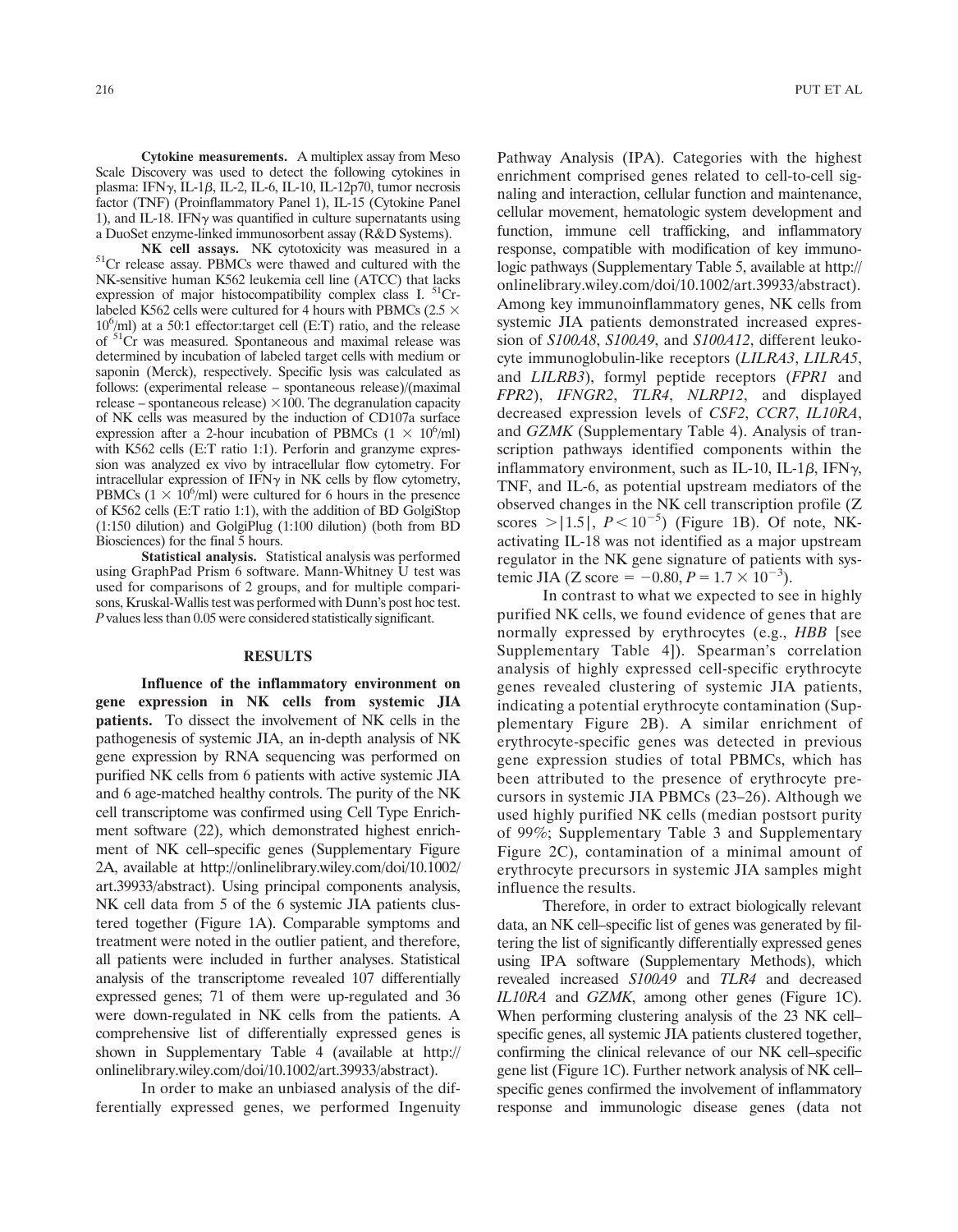

Figure 2. Cytokine levels in the plasma of patients with systemic juvenile idiopathic arthritis (JIA). A and B, Plasma levels of the cytokines in age-matched healthy controls (HC;  $n = 11$ ) and patients with active systemic JIA (sJIA;  $n = 18$ ). Shaded bars indicate the detection limits. C, Ratio of interferon- $\gamma$  (IFN $\gamma$ ) to interleukin-18 (IL-18) in the plasma of controls and patients with active systemic JIA. Open squares represent 2 systemic JIA patients with emerging symptoms of macrophage activation syndrome. Each symbol represents an individual subject; horizontal lines with bars show the median and interquartile range.  $* = P < 0.05;$   $* = P < 0.01;$   $* = P < 0.001;$   $* = P < 0.0001$  by Mann-Whitney U test.  $TNF =$  tumor necrosis factor.

shown). Analysis of the functional association of key cytokines in systemic JIA with differentially expressed NK cell genes demonstrated that IL-1 $\beta$  and IL-6 are linked to

multiple differentially expressed NK cell genes (Supplementary Figure 3, available at [http://onlinelibrary.wiley.](http://onlinelibrary.wiley.com/doi/10.1002/art.39933/abstract) [com/doi/10.1002/art.39933/abstract](http://onlinelibrary.wiley.com/doi/10.1002/art.39933/abstract)), underscoring the inflammatory response in systemic JIA NK cells.

Together, these results demonstrate that NK cells from systemic JIA patients display an altered gene expression profile as compared to healthy control NK cells, with a manifest enrichment of inflammatory response–related genes, including proinflammatory IL-1 $\beta$  and IL-6 signaling pathways. This finding suggests that their biologic behavior has changed secondary to the inflammatory environment that is characteristic of systemic JIA.

Increased plasma levels of IL-18, but not IL-2 or IL-12, in systemic JIA patients. Although transcriptome analysis identified proinflammatory cytokines (IL-1 $\beta$ ) and IL-6) as being upstream regulators of NK cell gene expression in systemic JIA patients, it did not provide data concerning the cytokines upon which NK cells rely for survival and activation. We therefore investigated the presence of NK cell–stimulating cytokines IL-2, IL-12, IL-15, and IL-18 together with other inflammatory cytokines in the plasma of 18 systemic JIA patients and 11 age-matched healthy controls. While IL-2 and IL-12 plasma levels did not significantly differ between patients and controls, IL-15  $(P < 0.01)$  and IL-18  $(P < 0.0001)$  levels were moderately and highly increased in plasma from the patients, respectively (Figure 2A). Of note, IL-15 levels were measured irrespective of the levels of IL-15 receptor antagonist, thus representing both active and inactive forms of IL-15.

Levels of IL-1 $\beta$  and IFN $\gamma$  tended to be higher in systemic JIA patients, although not significantly so (Figure 2B). Two patients with systemic JIA and emerging MAS symptoms had highly elevated  $IFN\gamma$  plasma levels (Figure 2B). In all systemic JIA patients, a large increase in IL-6 levels was observed  $(P < 0.001)$ , while TNF  $(P<0.05)$  and IL-10 ( $P<0.01$ ) levels were moderately raised. The ratio of IFN $\gamma$  to IL-18 levels was significantly decreased in systemic JIA patients as compared to controls  $(P < 0.0001)$  (Figure 2C), confirming our previous findings in a different cohort of patients (15).

In conclusion, systemic JIA patients present with a complex change in plasma cytokine levels, which on the one hand parallels the inflammation-related differential gene expression in NK cells (e.g., IL-1 $\beta$ , IL-6, IL-10, and TNF) and on the other hand includes moderate to high increases in the levels of IL-15 and IL-18, but not IL-2 or IL-12, which are known to stimulate NK cells.

Subtle change in inhibitory and activating receptors in NK cells from systemic JIA patients. To decipher the impact of the altered cytokine environment and gene expression on NK cell phenotypes, we performed NK cell phenotyping on PBMCs from 10 patients with active systemic JIA and 10 healthy controls, among which were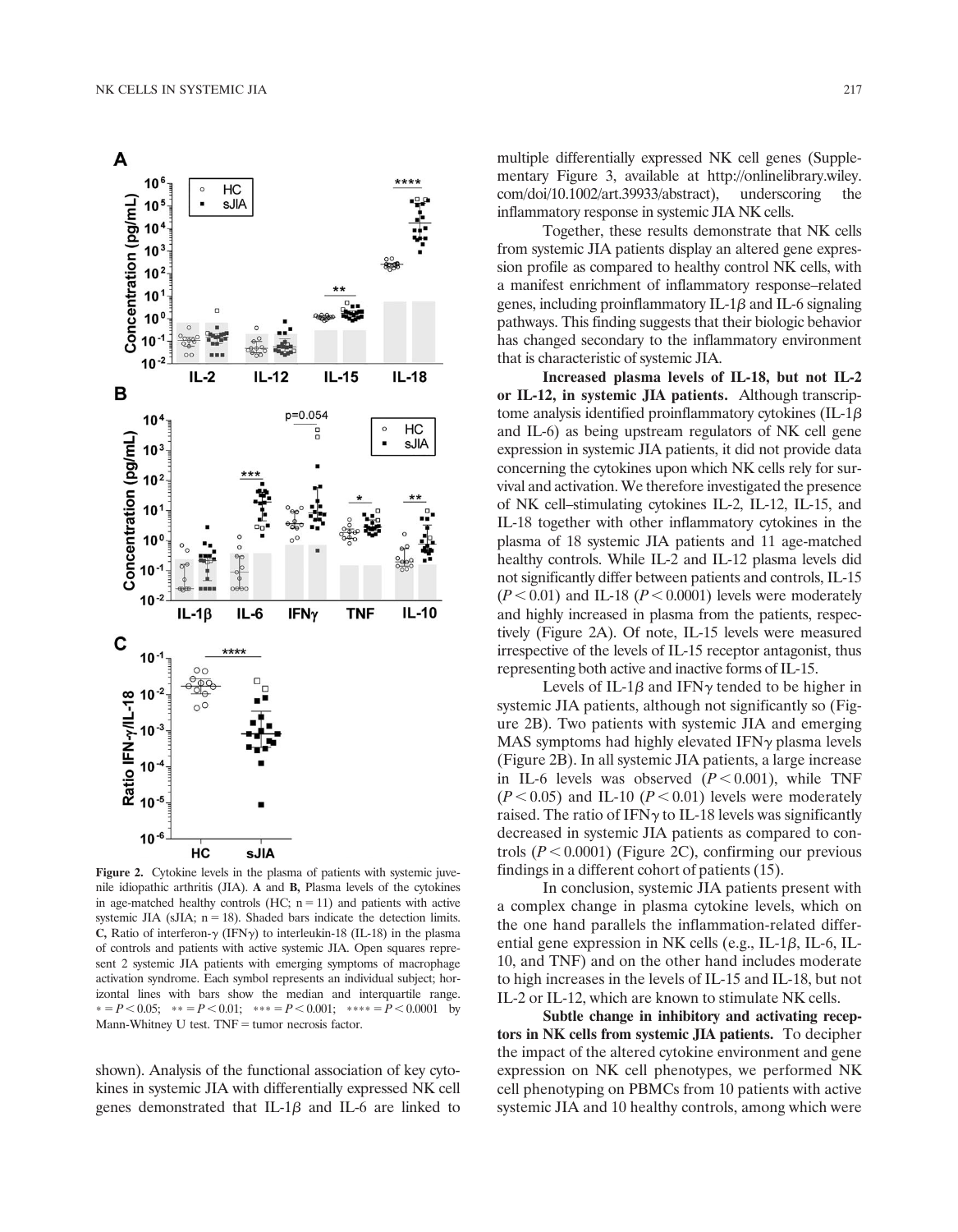

from patients with systemic juvenile idiopathic arthritis (JIA). NK cell markers on peripheral blood mononuclear cells from age-matched healthy controls (HC;  $n = 10$ ) and patients with systemic JIA (sJIA;  $n = 10$ ) were determined by flow cytometry. A, Percentage of CD3– CD56+ NK cells among live singlets, absolute numbers of CD3-CD56+ NK cells per milliliter of whole blood, and percentages of CD56<sup>bright</sup> and CD56<sup>dim</sup> cells among total NK cells. Open squares represent 2 systemic JIA patients with emerging symptoms of macrophage activation syndrome. Each symbol represents an individual subject; horizontal lines with bars show the median and interquartile range. B, Expression of the indicated activating and inhibitory receptors as a percentage of total CD3-CD56+ NK cells in healthy controls (lightly shaded bars) and patients with active systemic JIA (darkly shaded bars).  $** = P < 0.01$  by Mann-Whitney U test.

the individuals included in the RNA sequencing analysis. NK cells can be subdivided into 2 main subsets:  $CD56<sup>bright</sup>CD16<sup>–/dim</sup> NK cells, which have an important$ 

cytokine-producing function, and  $CD56<sup>dim</sup>CD16+ NK$ cells, which are believed to be mainly cytotoxic (27). The percentages and absolute numbers of total NK cells and  $CD56<sup>bright</sup>$  and  $CD56<sup>dim</sup>$  subsets were not significantly different in PBMCs from the patients as compared to the controls (Figure 3A). We observed no differences in the expression of CD16, killer cell immunoglobulin-like receptors, killer cell lectin-like receptor (KLR-2D) and KLR-2A (NKG2-D and NKG2-A), CD94, NKp30, and NKp46 in total NK cells. However, NK cells from the patients showed decreased expression of the inhibitory receptor killer cell lectin-like receptor G1 (KLR-G1)  $(P<0.01)$  and increased expression of the activating NKp44 receptor  $(P < 0.01)$  (Figure 3B). Nonetheless, based on their globally normal phenotype, NK cells from systemic JIA patients showed no evidence of altered functionality.

Intact NK cell cytotoxicity, but decreased granzyme K expression, in systemic JIA patients. NK cell cytotoxicity against tumor target cells was measured by <sup>51</sup>Cr-release and CD107a degranulation assays. PBMCs from systemic JIA patients and healthy controls showed a similar cytolytic capacity against  ${}^{51}Cr$ -labeled K562 cells, albeit with a large variation (Figure 4A). Correction for the percentage of NK cells normalized the results, indicating an intact cytotoxic function. In the degranulation assay, coculturing PBMCs with K562 tumor cells significantly increased both the percentage of  $CD107a+NK$  cells  $(P<0.01$  for the controls and  $P<0.001$  for the patients) and the expression intensity of CD107a per cell  $(P < 0.01)$ for the comparisons in each study group), with similar increases in patients as compared to the controls (Figure 4B). Subsequently, we measured the expression of perforin and granzymes in NK cells. Systemic JIA patients had similar percentages of perforin-positive and granzyme A–positive NK cells and elevated percentages of granzyme B–positive NK cells ( $P < 0.05$ ) as compared to healthy controls (Figure 4C). The expression of granzyme K has been described as being characteristic of CD56bright NK cells (28). Interestingly, the percentage of granzyme K–positive CD56<sup>bright</sup> NK cells was decreased in patients as compared to controls ( $P < 0.05$ ) (Figure 4D), which is consistent with the RNA sequencing findings. Taken together, our findings showed that NK cells from this cohort of systemic JIA patients had a globally intact cytotoxic profile and function upon in vitro stimulation with tumor cells, including increased granzyme B levels, but had decreased granzyme K–expressing  $CD56<sup>bright</sup> NK cells.$ 

Defective IL-18-induced IFN $\gamma$  production and signaling in NK cells from systemic JIA patients. To measure the cytokine-producing capacity of NK cells, we focused on the best-characterized NK cell–derived cytokine, IFN $\gamma$ . IL-18 is commonly recognized as the main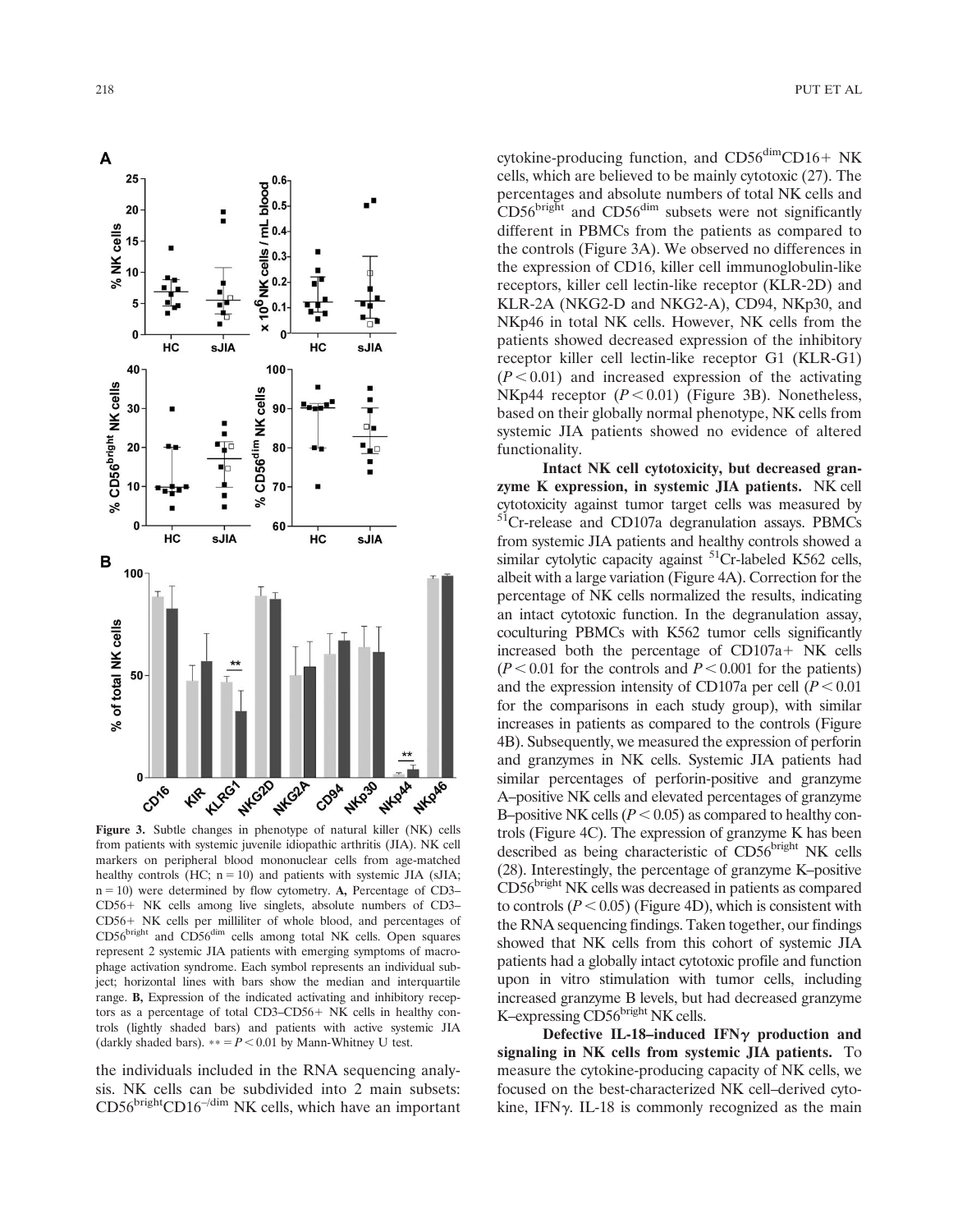

Figure 4. Intact cytotoxicity profile of natural killer (NK) cells from patients with systemic juvenile idiopathic arthritis (JIA), except for granzyme K expression in CD56 $^{bright}$  NK cells. A, Percentage of specific lysis of  $^{51}$ Cr-labeled K562 cells cultured for 4 hours with peripheral blood mononuclear cells (PBMCs) from age-matched healthy controls (HC) and patients with active systemic JIA (sJIA) (left), with correction for the number of NK cells as defined by immune phenotyping (right), at an effector-to-target ratio of 50:1. B, Percentage of CD107a+ cells among total CD3–CD56+ NK cells (left) and the median fluorescence intensity (MFI) of CD107a+ NK cells (right), as determined 2 hours after incubation of control and patient PBMCs either alone or with K562 cells. C and D, Intracellular flow cytometry of perforin, granzyme A, and granzyme B (C), as well as granzyme K (D), in NK cells from controls and systemic JIA patients. Results are given as the percentage of positive cells among total CD3–CD56+ NK cells (C) or as the percentage of CD56<sup>bright</sup> NK cells (D). Open squares represent 2 systemic JIA patients with emerging symptoms of macrophage activation syndrome. Each symbol represents an individual subject; horizontal lines with bars show the median and interquartile range.  $* = P < 0.05$ ; \*\* =  $P$  < 0.01; \*\*\* =  $P$  < 0.001 by Mann-Whitney U test.

 $IFN<sub>Y</sub>$  inducer in NK cells. Intriguingly, despite highly elevated plasma levels of IL-18 in systemic JIA patients, the levels of IFN $\gamma$  remained low, resulting in a decreased ratio of IFN $\gamma$  to IL-18 (Figure 2). To analyze NK cell responses to IL-18, PBMCs from 9 patients with active systemic JIA and 8 healthy controls were stimulated in vitro with IL-18. We found that IL-18 induced IFN $\gamma$  in a small percentage of control NK cells, with significantly lower expression in the patients  $(P < 0.001)$  (Figure 5A).

Since IL-18 synergizes with IL-12 to induce IFN $\gamma$  (29), we stimulated cells with IL-18 plus IL-12. This resulted in highly increased numbers of IFN $\gamma$ + NK cells in both patients and controls (Figure 5A). However, the expression intensity of IFN $\gamma$  in IFN $\gamma$ +

NK cells was lower in the patients  $(P < 0.05)$  (Figure 5A), again indicating defective IL-18-induced IFN $\gamma$ production in the presence or absence of IL-12. This was further confirmed by the observation of lower levels of secreted IFN $\gamma$  in the supernatants of IL-18 plus IL-12–stimulated PBMCs from the patients  $(P < 0.05)$  as compared to the controls (Figure 5B). Production of  $IFN\gamma$  after stimulating PBMCs with PMA/ionomycin or after coculturing PBMCs with K562 cells was not altered in the systemic JIA patients, demonstrating no overall defect in  $IFN\gamma$  production (Figures 5B and C).

De Jager et al (9) showed defective IL-18– induced phosphorylation of IL-18 receptor  $\beta$  in NK cells from systemic JIA patients. We therefore analyzed the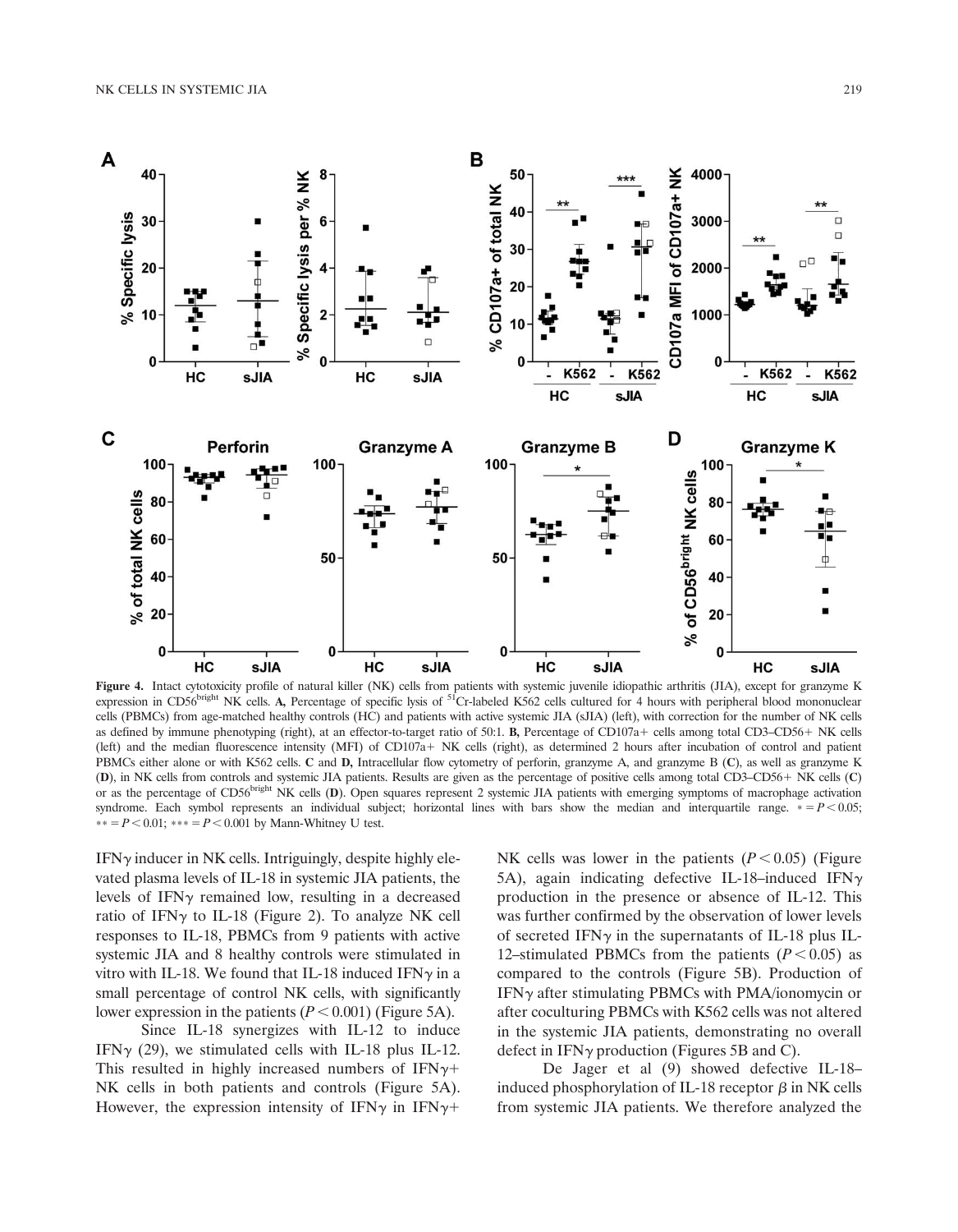

Figure 5. Defective production of interferon- $\gamma$  (IFN $\gamma$ ) and phosphorylation of ERK-1/2 and p38 MAP kinase in natural killer (NK) cells from patients with systemic juvenile idiopathic arthritis (JIA) following stimulation with interleukin-18 (IL-18) in the presence or absence of IL-12. Peripheral blood mononuclear cells from age-matched healthy controls (HC) and patients with active systemic JIA (sJIA) were cultured in medium (med) alone or in the presence of IL-18, IL-18 plus IL-12, phorbol myristate acetate (PMA) plus ionomycin (P/I), or K562 cells for 18 hours (A), 48 hours (B), 6 hours (C), or 15 minutes (D). IFNy was measured by intracellular flow cytometry (A and C) or enzyme-linked immunosorbent assay (B). Phosphorylation of ERK-1/2 and p38 MAP kinase was measured by flow cytometry (D). A, Percentage of IFN $\gamma$ + cells among total CD3–CD56+ NK cells after the indicated stimulations (left), and the median fluorescence intensity (MFI) of IFN $\gamma$  in IFN $\gamma$ + NK cells (right). B, IFN $\gamma$  concentrations in supernatants. C, Percentage of IFN $\gamma$ + cells among total CD3–CD56+ NK cells after coculture with K562 cells. D, Percentage of phosphorylated ERK-1/2–positive cells (left) and p38 MAP kinase–positive cells (right) among total CD3–CD56+ NK cells. Each symbol represents an individual subject; horizontal lines with bars show the median and interquartile range.  $* = P < 0.05$ ;  $** = P < 0.001$  by Mann-Whitney U test in A–C and by Kruskal-Wallis test in D.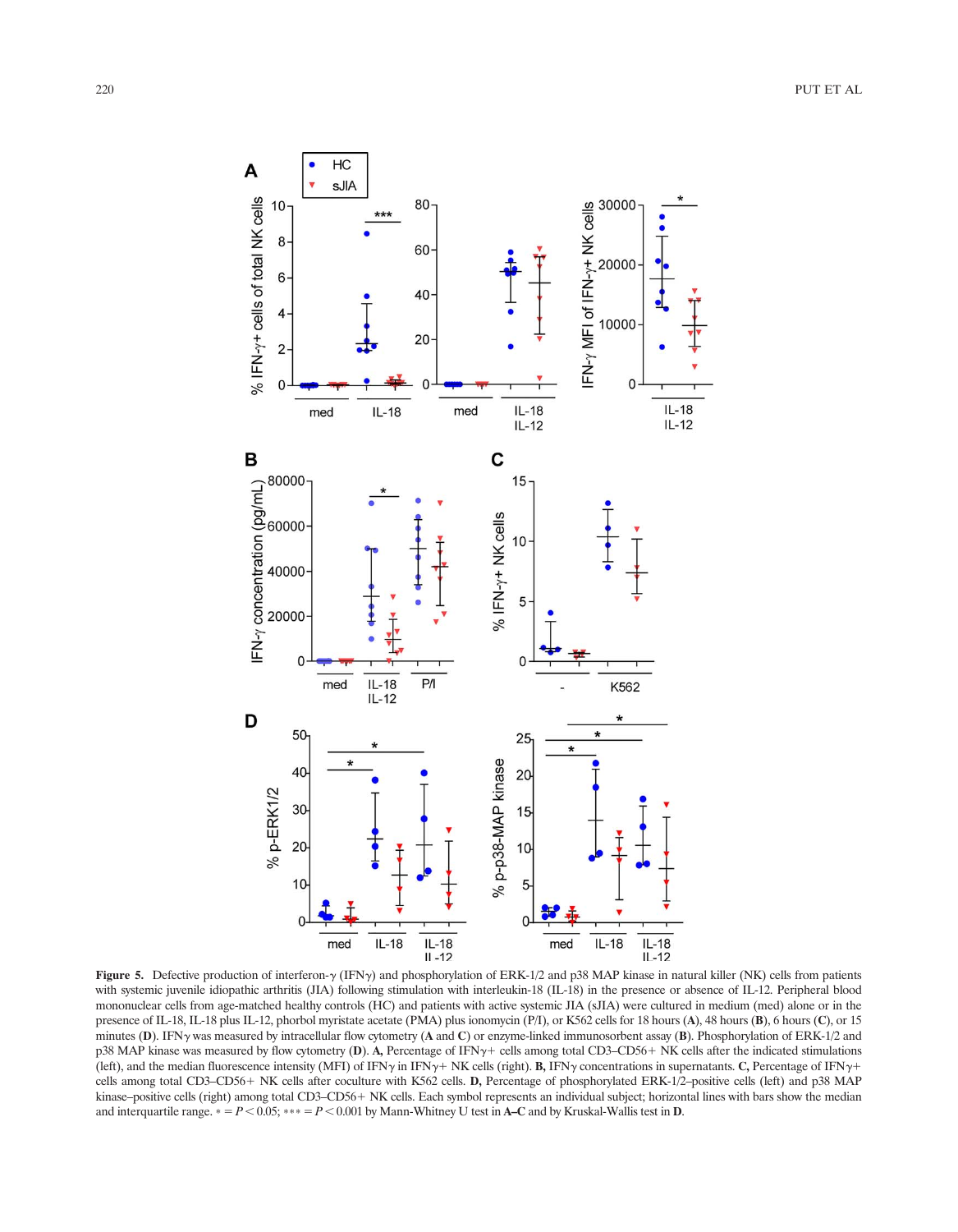IL-18–driven phosphorylation of ERK-1/2 and p38 MAP kinase, both of which are involved in signaling downstream of the IL-18 receptor. The up-regulation of phosphorylated ERK-1/2 and p38 MAP kinase after stimulation with IL-18 in the presence or absence of IL-12 was less pronounced in NK cells from the patients as compared to the controls  $(n = 4)$  (Figure 5D). Expression of IL-18 receptor  $\alpha$  and  $\beta$  was unchanged in NK cells from the patients and controls (data not shown). Taken together, these results show that NK cells from systemic JIA patients have a specific defect in IL-18–induced IFN $\gamma$  production, which at least partially results from a dysfunctional signaling pathway downstream of the IL-18 receptor.

# DISCUSSION

The potential role of NK cells in the pathogenesis of systemic JIA and the association of the disease with MAS has received increased attention in recent years (7,8,10,11,30). In the present study, we performed a comprehensive analysis of NK cell characteristics in systemic JIA patients during active disease. To our knowledge, this study is the first to analyze gene expression in highly purified NK cells from systemic JIA patients.

The NK cell transcriptome in these patients demonstrated enrichment of inflammation-related genes as compared to controls. NK cells from the patients displayed increased expression of innate pathways, such as Toll-like receptor 4 (TLR-4) and S100 proteins, and were influenced by proinflammatory cytokines, such as  $IL-1\beta$  and  $IL-6$ . In addition, we found decreased gene expression of immuneregulating granzyme K and IL-10 receptor together with an absence of increased IFN $\gamma$  expression, as well as an absence of IL-18 among the significant upstream regulators, all of which are consistent with the concept of defective immune regulation in systemic JIA (1,31). Although NK cells comprise only 5–15% of PBMCs, our data on purified NK cells showed activation of pathways comparable to those in total PBMCs (23,25,32). The expression of typical systemic JIA–related innate inflammatory pathways and the decrease in specific immune-regulating genes in the patients' NK cells suggest a secondary effect of the inflammatory environment characteristic of systemic JIA on the biologic behavior of NK cells, identifying NK cells as important targets and essential players in the development and pathogenesis of the disease.

In this study, we found equal numbers of NK cells in patient and control PBMCs, which is consistent with some previous studies (7,33,34) but contrasts with other studies demonstrating decreased numbers of total (9,10,23,35),  $CD56<sup>dim</sup>$  (23), or  $CD56<sup>bright</sup>$  (7,9) NK cells. NK cells from our systemic JIA patient cohort displayed few alterations in the balance of activating and inhibitory receptors, with significantly increased expression of activating receptor NKp44 and decreased expression of the inhibitory receptor KLR-G1. Thus, NK cells from systemic JIA patients do not show defects in any receptors that are necessary for activation.

Much of what is known about the pathogenesis of systemic JIA and associated MAS has been deduced from observations in primary HLH, in which mutations leading to defective cytotoxicity of NK cells and  $CD8+$  cytotoxic T cells underlie disease. Although different studies identified polymorphisms in cytotoxicity-linked genes in patients with systemic JIA/MAS (36–40), Donn et al found no association of systemic JIA (without MAS) with single-nucleotide polymorphisms in gene loci for PRF1, GZMB, UNC13D, or RAB27A (41). To investigate the present controversy about NK cells in systemic JIA, we performed an extensive analysis of NK cell function in our patient cohort. Consistent with the study by Donn et al (41), we found no intrinsic defect in NK cytotoxicity against a tumor cell target in our systemic JIA patients. However, a large variability between patients was observed, with some demonstrating decreased, and others increased, cytotoxic capacity. Importantly, the high level of variability in NK cytotoxicity we observed disappeared when we corrected for the number of NK cells in total PBMCs. Previous studies did not correct for NK numbers (7,9,10), making it difficult to draw conclusions about the intrinsic cytotoxic potential.

When further analyzing the expression of cytotoxic granule components, we observed normal-to-increased levels of perforin and granzyme A and B in NK cells of systemic JIA patients, supporting our findings of no defective NK cytotoxicity against a tumor cell target in systemic JIA patients. These findings are in contrast to those of a study by Wulffraat et al, who observed decreased perforin expression in NK cells from systemic JIA patients (42), albeit with a high variability. As CD56<sup>dim</sup> NK cells are generally regarded as the predominant cytotoxic subset, most of the attention has been paid to this subset and its products granzyme A and granzyme B. However, during the last decade, CD56<sup>bright</sup> NK cells have received more attention, especially since this population has been found to kill autologous activated T cells in patients with multiple sclerosis via granzyme K, a protease predominantly expressed by  $CD56<sup>bright</sup> NK cells (28,43). In the present study, we found$ decreased granzyme K protein expression in CD56<sup>bright</sup> NK cells, as well as decreased mRNA expression of granzyme K in purified (total) NK cells from systemic JIA patients. So far, NK cell cytotoxic capacity has been largely investigated using tumor target cells. However, as decreased granzyme K expression in systemic JIA patients might influence the killing of activated autologous cells, we suggest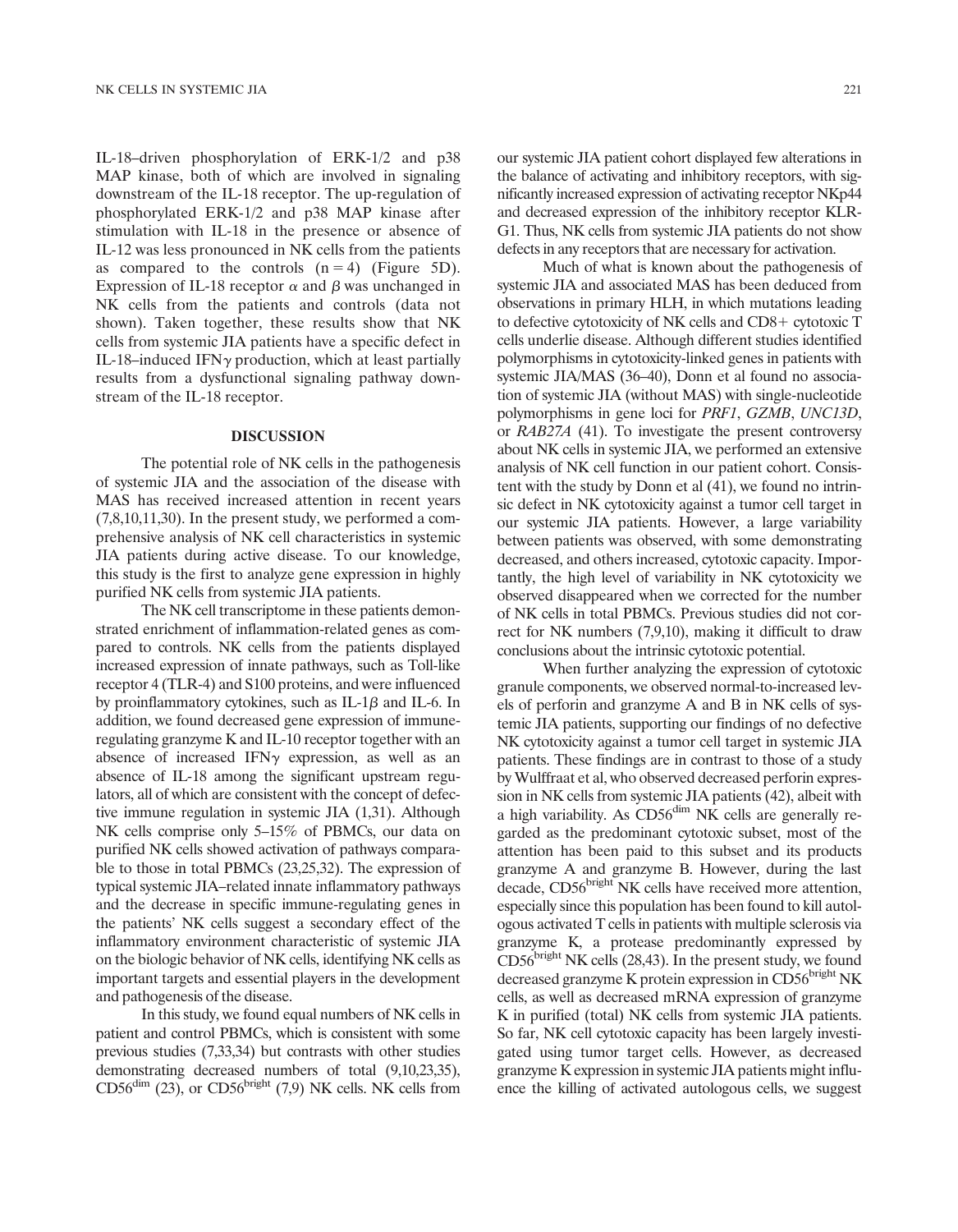that the use of autologous cells as target may potentially be more relevant when studying cytotoxicity in this disease.

In addition to their cytotoxic function, NK cells are important sources of IFN $\gamma$  (6). We demonstrated decreased IL-18–induced IFN $\gamma$  production in NK cells from systemic JIA patients. This was consistent with the ex vivo data, as we observed no increased IFN $\gamma$  gene expression in systemic JIA NK cells and only moderately increased plasma IFN $\gamma$ , even though the patients presented with highly elevated IL-18 plasma levels. Remarkably, IL-18 was not identified as an upstream regulator of NK gene expression in the patients. These data are consistent with those reported by de Jager et al, who similarly found that the decreased NK cell responses to IL-18 in systemic JIA patients was associated with decreased phosphorylation of IL-18 receptor  $\beta$  (9). The latter finding is consistent with our data on a reduced induction of phosphorylation of the downstream signaling pathway of the IL-18 receptor, which may explain why, in our study, the defective IFN $\gamma$  production was restricted to IL-18 stimulation and not to other triggers, such as PMA or tumor cells.

Decreased NK cell IFN $\gamma$  production, together with relatively low plasma levels of IFN $\gamma$  and the absence of an IFN $\gamma$  gene signature in PBMCs (23), is consistent with our systemic JIA mouse model, in which a systemic JIA–like disease develops in the absence of  $IFN\gamma$  (19). In addition, NK cells are the major source of  $IFN\gamma$  in this model, suggesting a regulatory role in disease pathogenesis (Avau A, et al: unpublished observations). We therefore hypothesize that  $IFN\gamma$  production by NK cells may constitute a regulatory mechanism in systemic JIA. Of note, this possibly protective role of IFN $\gamma$  in systemic JIA is the opposite of its probable disease-promoting role in MAS and HLH (44). Indeed, highly elevated levels of IFN $\gamma$  in plasma are found in MAS and HLH patients (15), IFN $\gamma$  is the major pathogenic factor in most mouse models of HLH (45), and a recent phase II clinical trial in 13 patients with (suspected) primary HLH showed anti-IFN $\gamma$  to be a safe and effective treatment option in primary HLH patients with refractory disease (46). In view of the pathogenic role of IFN $\gamma$  in the development of MAS and HLH, an alternative hypothesis might be that IL-18 hyporesponsiveness and decreased  $IFN<sub>\gamma</sub>$  production by NK cells may protect systemic JIA patients from developing MAS.

Our data support the concept that the altered NK cell function observed in systemic JIA patients (i.e., decreased production of IFN $\gamma$  and granzyme K) is triggered by the proinflammatory environment that is typical of systemic JIA. Indeed, both IL-6 and IL-18

have been associated with impaired NK cell activity. Cifaldi et al demonstrated that IL-6 exposure reduced perforin and granzyme B expression in NK cells from healthy control subjects in vitro, and they proposed a similar effect of high levels of IL-6 in systemic JIA, as tocilizumab-treated patients showed an increased expression of perforin and granzyme B (47). Although high levels of IL-6 were detected in our patients, this was not associated with decreased perforin or granzyme B expression as compared to that in the healthy controls, nor was it associated with decreased NK cytotoxicity. However, we did find decreased granzyme K expression, as well as alterations in IL-6– related gene expression in purified NK cells from the patients, indicating that NK cells are indeed affected by IL-6. As to IL-18, chronically high levels of this NKactivating cytokine (48) have been shown to impair NK cell function (49,50). We therefore hypothesize that the altered cytokine environment in systemic JIA, as shown in this study and as described in detail in a review by Avau et al (8), may underlie the subtle but probably substantial alterations in NK cell function in systemic JIA patients observed in the present study. Acquired impairment of NK cell function may be part of the immune dysregulation seen in systemic JIA and may also constitute the link between systemic JIA and MAS.

In conclusion, NK cells from patients with active systemic JIA are targeted by the inflammatory environment, as evidenced by their ex vivo transcriptome. In our cohort of patients with active systemic JIA, NK cells displayed only minor alterations in phenotype and a globally intact cytotoxic profile against a tumor cell line. Nevertheless, defects in NK immune-regulating mechanisms, such as IL-18-induced IFN $\gamma$  production and granzyme K expression, might contribute to the pathogenesis of systemic JIA. Taken together, our data identify NK cells as important target cells in disease, support the concept that altered NK cell function is part of the immunoinflammatory dysregulation seen in systemic JIA, and pave the way for further studies of their potential regulatory activity in this disease.

#### AUTHOR CONTRIBUTIONS

All authors were involved in drafting the article or revising it critically for important intellectual content, and all authors approved the final version to be published. Drs. Matthys and Wouters had full access to all of the data in the study and take responsibility for the integrity of the data and the accuracy of the data analysis. Study conception and design. Put, Vandenhaute, Avau, Brisse, Toelen, Waer, Leclercq, Goris, Liston, De Somer, Wouters, Matthys. Acquisition of data. Put, Vandenhaute, van Nieuwenhuijze, Rutgeerts, Garcia-Perez, Wouters, Matthys.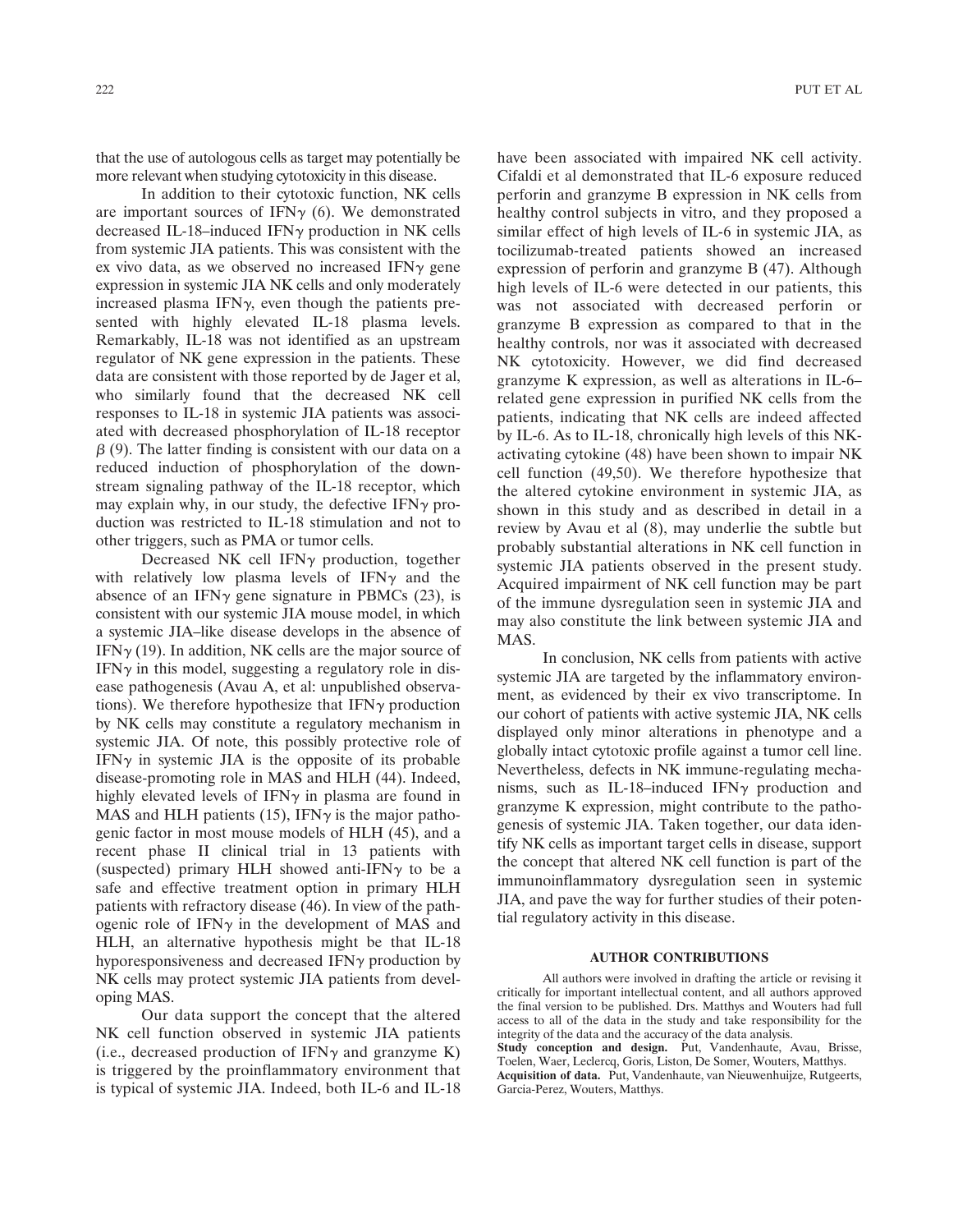Analysis and interpretation of data. Put, Vandenhaute, Avau, van Nieuwenhuijze, Brisse, Dierckx, Waer, Leclercq, Goris, Van Weyenbergh, Liston, De Somer, Wouters, Matthys.

### REFERENCES

- 1. Mellins ED, Macaubas C, Grom AA. Pathogenesis of systemic juvenile idiopathic arthritis: some answers, more questions. Nat Rev Rheumatol 2011;7:416–26.
- 2. Martini A. Systemic juvenile idiopathic arthritis. Autoimmun Rev 2012;12:56–9.
- 3. Ravelli A, Grom AA, Behrens EM, Cron RQ. Macrophage activation syndrome as part of systemic juvenile idiopathic arthritis: diagnosis, genetics, pathophysiology and treatment. Genes Immun 2012;13:289–98.
- 4. Behrens EM, Beukelman T, Paessler M, Cron RQ. Occult macrophage activation syndrome in patients with systemic juvenile idiopathic arthritis. J Rheumatol 2007;34:1133–8.
- 5. Janka GE. Familial and acquired hemophagocytic lymphohistiocytosis. Annu Rev Med 2012;63:233–46.
- 6. Vivier E, Raulet DH, Moretta A, Caligiuri MA, Zitvogel L, Lanier LL, et al. Innate or adaptive immunity? The example of natural killer cells. Science 2011;331:44–9.
- 7. Villanueva J, Lee S, Giannini EH, Graham TB, Passo MH, Filipovich A, et al. Natural killer cell dysfunction is a distinguishing feature of systemic onset juvenile rheumatoid arthritis and macrophage activation syndrome. Arthritis Res Ther 2005;7:R30–37.
- 8. Avau A, Put K, Wouters CH, Matthys P. Cytokine balance and cytokine-driven natural killer cell dysfunction in systemic juvenile idiopathic arthritis. Cytokine Growth Factor Rev 2015;26:35–45.
- 9. De Jager W, Vastert SJ, Beekman JM, Wulffraat NM, Kuis W, Coffer PJ, et al. Defective phosphorylation of interleukin-18 receptor  $\beta$  causes impaired natural killer cell function in systemiconset juvenile idiopathic arthritis. Arthritis Rheum 2009;60:2782–93.
- 10. Zhou J, Tang X, Ding Y, An Y, Zhao X. Natural killer cell activity and frequency of killer cell immunoglobulin-like receptors in children with different forms of juvenile idiopathic arthritis. Pediatr Allergy Immunol 2013;24:691–6.
- 11. Grom AA. Natural killer cell dysfunction: a common pathway in systemic-onset juvenile rheumatoid arthritis, macrophage activation syndrome, and hemophagocytic lymphohistiocytosis? [review]. Arthritis Rheum 2004;50:689–98.
- 12. De Benedetti F, Massa M, Robbioni P, Ravelli A, Burgio GR, Martini A. Correlation of serum interleukin-6 levels with joint involvement and thrombocytosis in systemic juvenile rheumatoid arthritis. Arthritis Rheum 1991;34:1158–63.
- 13. Ruperto N, Brunner HI, Quartier P, Constantin T, Wulffraat N, Horneff G, et al. Two randomized trials of canakinumab in systemic juvenile idiopathic arthritis. N Engl J Med 2012;367:2396–406.
- 14. De Benedetti F, Brunner HI, Ruperto N, Kenwright A, Wright S, Calvo I, et al. Randomized trial of tocilizumab in systemic juvenile idiopathic arthritis. N Engl J Med 2012;367:2385–95.
- 15. Put K, Avau A, Brisse E, Mitera T, Put S, Proost P, et al. Cytokines in systemic juvenile idiopathic arthritis and haemophagocytic lymphohistiocytosis: tipping the balance between interleukin-18 and interferon- $\gamma$ . Rheumatology (Oxford) 2015;54:1507-17.
- 16. Shimizu M, Yokoyama T, Yamada K, Kaneda H, Wada H, Wada T, et al. Distinct cytokine profiles of systemic-onset juvenile idiopathic arthritis-associated macrophage activation syndrome with particular emphasis on the role of interleukin-18 in its pathogenesis. Rheumatology (Oxford) 2010;49:1645–53.
- 17. Pascual V, Allantaz F, Arce E, Punaro M, Banchereau J. Role of interleukin-1 (IL-1) in the pathogenesis of systemic onset juvenile idiopathic arthritis and clinical response to IL-1 blockade. J Exp Med 2005;201:1479–86.
- 18. Dinarello CA, Novick D, Kim S, Kaplanski G. Interleukin-18 and IL-18 binding protein. Front Immunol 2013;4:289.
- 19. Avau A, Mitera T, Put S, Put K, Brisse E, Filtjens J, et al. Systemic juvenile idiopathic arthritis–like syndrome in mice following stimulation of the immune system with Freund's complete adjuvant: regulation by interferon-y. Arthritis Rheumatol 2014; 66:1340–51.
- 20. Petty RE, Southwood TR, Manners P, Baum J, Glass DN, Goldenberg J, et al. International League of Associations for Rheumatology classification of juvenile idiopathic arthritis: second revision, Edmonton, 2001. J Rheumatol 2004;31:390–2.
- 21. Robinson MD, McCarthy DJ, Smyth GK. EdgeR: a Bioconductor package for differential expression analysis of digital gene expression data. Bioinformatics 2010;26:139–40.
- 22. Shoemaker JE, Lopes TJ, Ghosh S, Matsuoka Y, Kawaoka Y, Kitano H. CTen: a web-based platform for identifying enriched cell types from heterogeneous microarray data. BMC Genomics 2012;13:460.
- 23. Fall N, Barnes M, Thornton S, Luyrink L, Olson J, Ilowite NT, et al. Gene expression profiling of peripheral blood from patients with untreated new-onset systemic juvenile idiopathic arthritis reveals molecular heterogeneity that may predict macrophage activation syndrome. Arthritis Rheum 2007;56:3793–804.
- 24. Allantaz F, Chaussabel D, Stichweh D, Bennett L, Allman W, Mejias A, et al. Blood leukocyte microarrays to diagnose systemic onset juvenile idiopathic arthritis and follow the response to IL-1 blockade. J Exp Med 2007;204:2131–44.
- 25. Barnes MG, Grom AA, Thompson SD, Griffin TA, Pavlidis P, Itert L, et al. Subtype-specific peripheral blood gene expression profiles in recent-onset juvenile idiopathic arthritis. Arthritis Rheum 2009;60:2102–12.
- 26. Hinze CH, Fall N, Thornton S, Mo JQ, Aronow BJ, Layh-Schmitt G, et al. Immature cell populations and an erythropoiesis geneexpression signature in systemic juvenile idiopathic arthritis: implications for pathogenesis. Arthritis Res Ther 2010;12:R123.
- 27. Cooper MA, Fehniger TA, Caligiuri MA. The biology of human natural killer-cell subsets. Trends Immunol 2001;22:633–40.
- 28. Jiang W, Chai NR, Maric D, Bielekova B. Unexpected role for granzyme K in CD56<sup>bright</sup> NK cell-mediated immunoregulation of multiple sclerosis. J Immunol 2011;187:781–90.
- 29. Mavropoulos A, Sully G, Cope AP, Clark AR. Stabilization of IFN-<sup>g</sup> mRNA by MAPK p38 in IL-12- and IL-18-stimulated human NK cells. Blood 2005;105:282–8.
- 30. Grom AA, Villanueva J, Lee S, Goldmuntz EA, Passo MH, Filipovich A. Natural killer cell dysfunction in patients with systemic-onset juvenile rheumatoid arthritis and macrophage activation syndrome. J Pediatr 2003;142:292–6.
- 31. Vastert S, Prakken B. Update on research and clinical translation on specific clinical areas: from bench to bedside: how insight in immune pathogenesis can lead to precision medicine of severe juvenile idiopathic arthritis. Best Pract Res Clin Rheumatol 2014;28:229–46.
- 32. Ogilvie EM, Khan A, Hubank M, Kellam P, Woo P. Specific gene expression profiles in systemic juvenile idiopathic arthritis. Arthritis Rheum 2007;56:1954–65.
- 33. Muller K, Herner EB, Stagg A, Bendtzen K, Woo P. Inflammatory cytokines and cytokine antagonists in whole blood cultures of patients with systemic juvenile chronic arthritis. Br J Rheumatol 1998;37:562–9.
- 34. Macaubas C, Nguyen K, Deshpande C, Phillips C, Peck A, Lee T, et al. Distribution of circulating cells in systemic juvenile idiopathic arthritis across disease activity states. Clin Immunol 2010; 134:206–16.
- 35. Wouters CH, Ceuppens JL, Stevens EA. Different circulating lymphocyte profiles in patients with different subtypes of juvenile idiopathic arthritis. Clin Exp Rheumatol 2002;20:239–48.
- 36. Zhang K, Biroschak J, Glass DN, Thompson SD, Finkel T, Passo MH, et al. Macrophage activation syndrome in patients with systemic juvenile idiopathic arthritis is associated with MUNC13-4 polymorphisms. Arthritis Rheum 2008;58:2892–6.